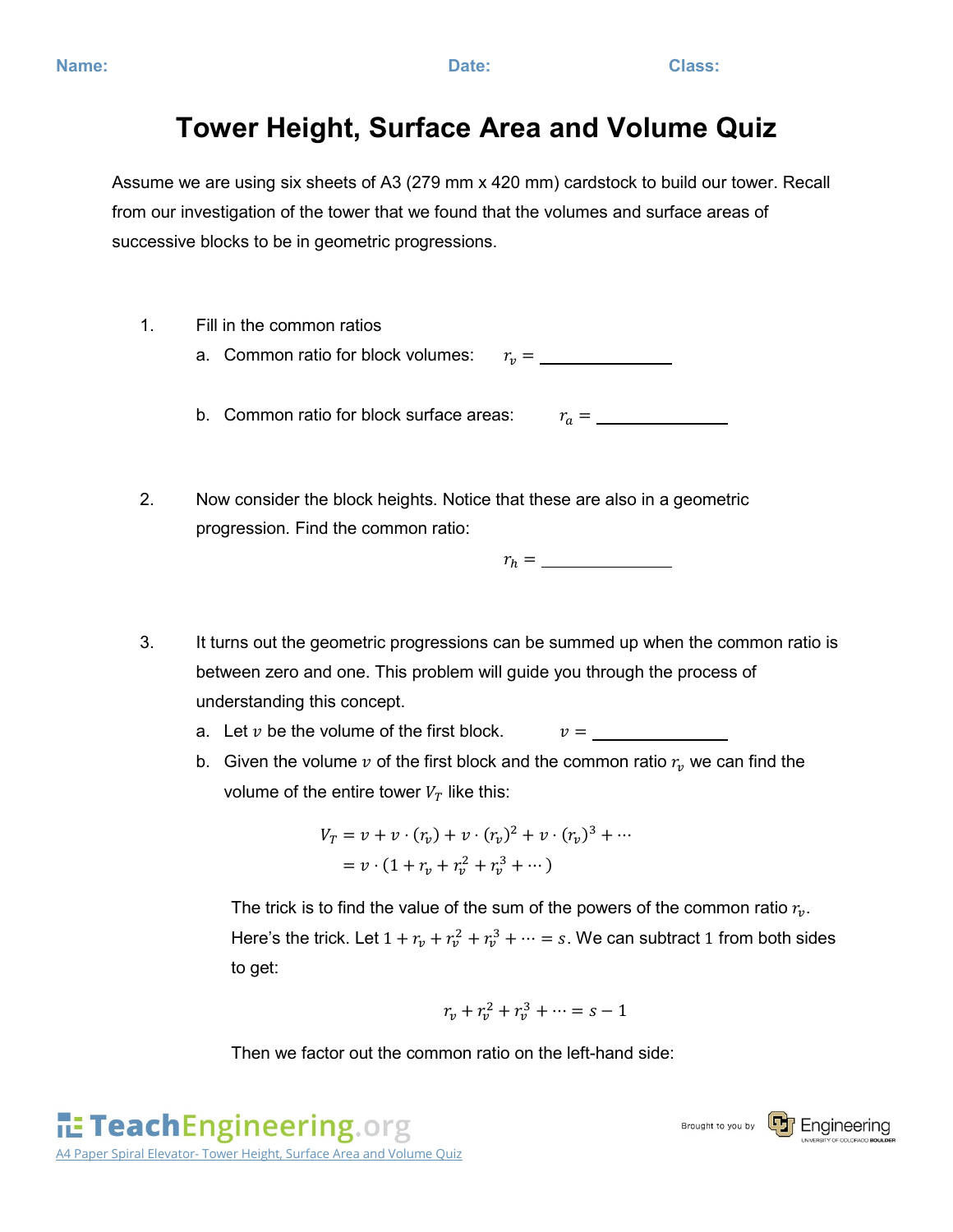$r_v \cdot (1 + r_v + r_v^2 + r_v^3 + \cdots) = s - 1$ 

Notice that the sum in the parentheses is the original sum  $s!$ Substitute the  $s$  in to the equation and solve for it.

 $s =$ 

c. Now we can find the volume of the tower!

 $V_T =$ 

4. a. Repeat the process in problem (3) to find the surface area  $A_T$  of the whole tower. Recall that the bottom of the blocks are not part of the surface area nor is the section of the top that the subsequent block rests on!

b. In the project we learned where to position the elevator shaft so that we could reach any floor. Now determine how tall the elevator shaft would need to be to reach them.

TeachEngineering.org A4 Paper Spiral Elevator- Tower Height, Surface Area and Volume Quiz